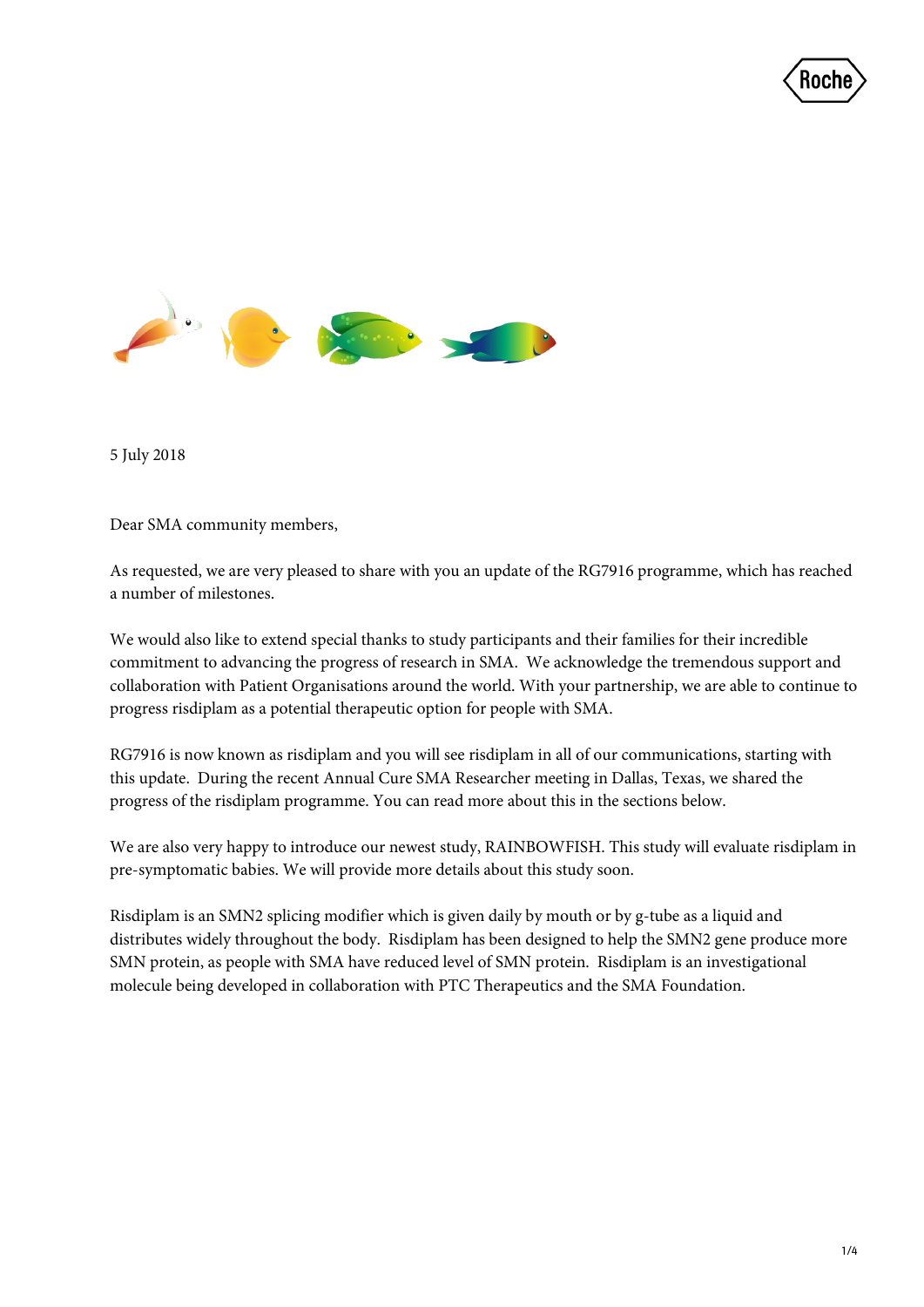



## *What is FIREFISH?*

FIREFISH is a two-part study in babies aged 1 to 7 months with Type 1 SMA. It is an open label study, which means that all babies receive risdiplam and there is no placebo. The objective of Part 1 was to assess the safety and concentration of risdiplam in plasma at several different dose levels.

## *What did FIREFISH show?*

Preliminary Part 1 results from FIREFISH were shared at the Annual CureSMA Researcher conference . Part 1 of FIREFISH included 21 babies. The average age at which babies received their first dose of risdiplam was 6.7 months and some babies have been receiving risdiplam for more than one year. Risdiplam has been well tolerated at all dose levels and no babies dropped out of the study due to side effects caused by risdiplam, although two babies passed away as a result of SMA-related causes. The most common side effects were related to the underlying SMA and were fever, diarrhoea, chest infection and vomiting.

The preliminary results of Part 1 of FIREFISH showed an increase in SMN protein and in motor milestone development compared with the beginning of the study. The amount of SMN protein in blood increased by approximately 3.2 times on average compared with the level at the beginning of the study.

CHOP-INTEND was used to measure motor milestone development of babies with SMA Type 1. An increase in the CHOP-INTEND score represents an improvement in motor function, which depending on the baby can mean improved head control or movement of arms or legs. The findings of Part 1 showed an average increase of 5.5 points (based on 20 babies) at 8 weeks of treatment and 12.5 points (based on 16 babies) at 17 weeks of treatment. An increase in score of 4 or more points compared with the start of the study was seen in 75% of babies at 8 weeks (based on 20 babies) and 94% of babies at 17 weeks (based on 16 babies). No babies have lost the ability to swallow, or have needed a tracheostomy or permanent ventilation.

# *Next steps for FIREFISH*

Part 1 has been completed. Information from Part 1 has allowed us to confirm the dose of risdiplam to be investigated in Part 2, which will assess the safety and effiacy of risdiplam. Participants of Part 1 are receiving risdiplam and are still enrolled in FIREFISH as part of an open-label extension phase.

Part 2 is underway and will assess the safety and efficacy of risdiplam, including an additional 40 babies between the ages of 1 and 7 months. The main analysis of efficacy and safety of risdiplam will occur after all babies have completed one year of treatment, and efficacy will be determined by the number of babies that can sit without assistance after one year of treatment.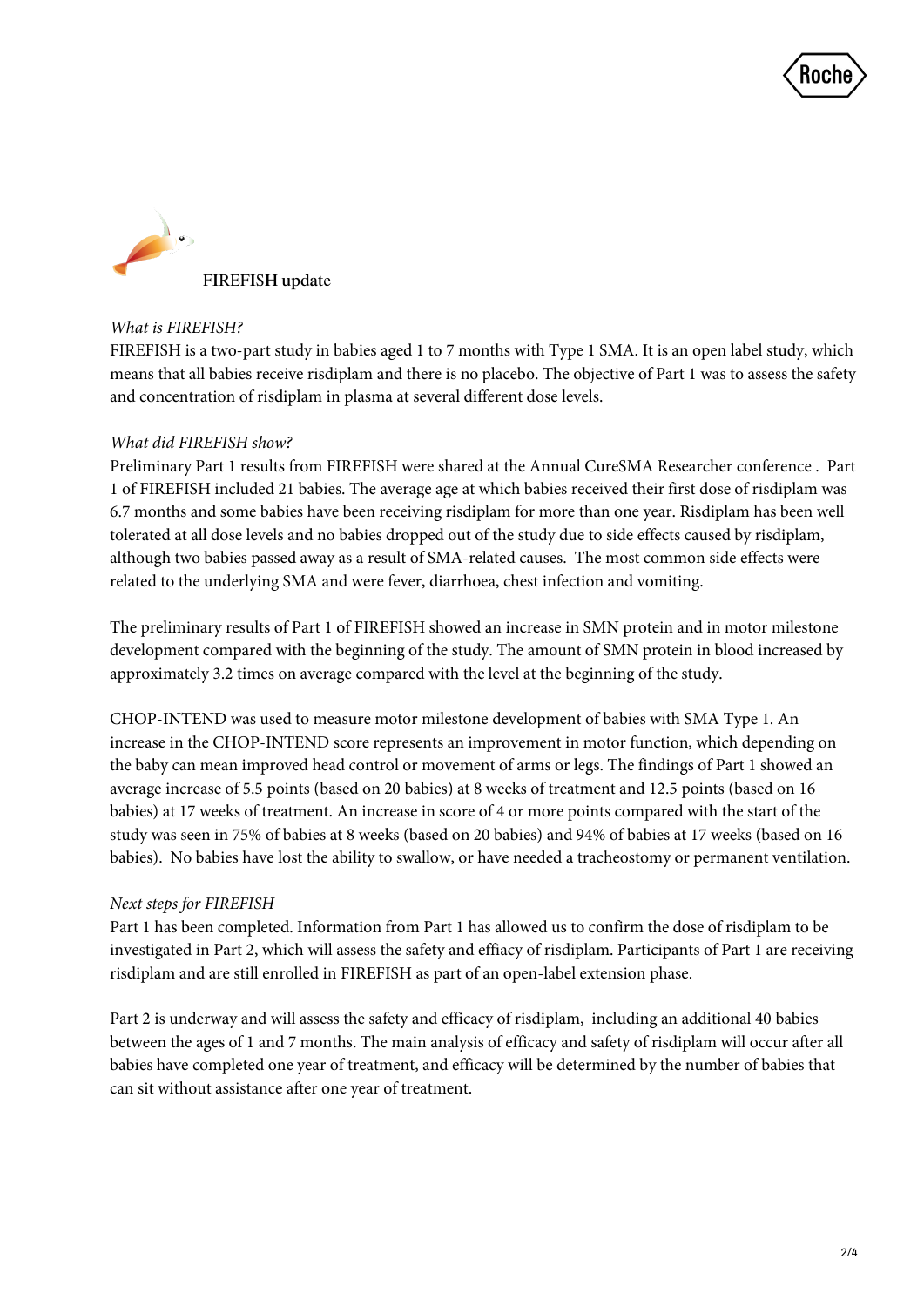



## *What is SUNFISH?*

SUNFISH is a two-part study evaluating risdiplam in people with Type 2 and 3 SMA between 2 and 25 years of age. The objective of Part 1 was to assess the safety profile and concentration of risdiplam at several different dose levels as well as the level of SMN protein in blood in this population. Participants were randomised so that 2 out of every 3 people receive risdiplam and one receives placebo.

# *What did SUNFISH show?*

Part 1 has been completed and enrolled 51 participants. Participants from Part 1 of SUNFISH are continuing to receive risdiplam and are still enrolled in SUNFISH as part of an open-label extension phase. Some participants have been receiving risdiplam for over one year and, to date, risdiplam has been well tolerated at all doses. Side effects have been mostly mild, they have resolved despite ongoing treatment and were reflective of the underlying SMA. The most common side effect was fever. No-one has left the study due to side effects caused by risdiplam.

The amount of SMN protein measured in blood doubled on average compared with levels at the beginning of the study.

### *Next steps for SUNFISH*

Information from Part 1 has allowed us to confirm the dose of risdiplam to be investigated in Part 2. Part 2 will assess the efficacy and safety of risdiplam. Enrolment into Part 2 of SUNFISH is almost complete, approximately 168 participants will be included. The main analysis of the efficacy and safety of risdiplam will take place after all participants receive one year of treatment.



# *What is JEWELFISH?*

JEWELFISH is an exploratory study investigating the safety of risdiplam in people who have Type 2 or 3 SMA, are between 12 and 60 years old and who have previously taken part in a clinical study with another SMN2 targeting therapy.

# *What did JEWELFISH show?*

Information from the first 10 patients is available, and shows that risdiplam has been well tolerated. Side effects have been mild, the most common being nasopharyngitis (a cold), fever and headache. No-one has left the study to due side effects caused by risdiplam. SMN protein levels doubled on average after taking